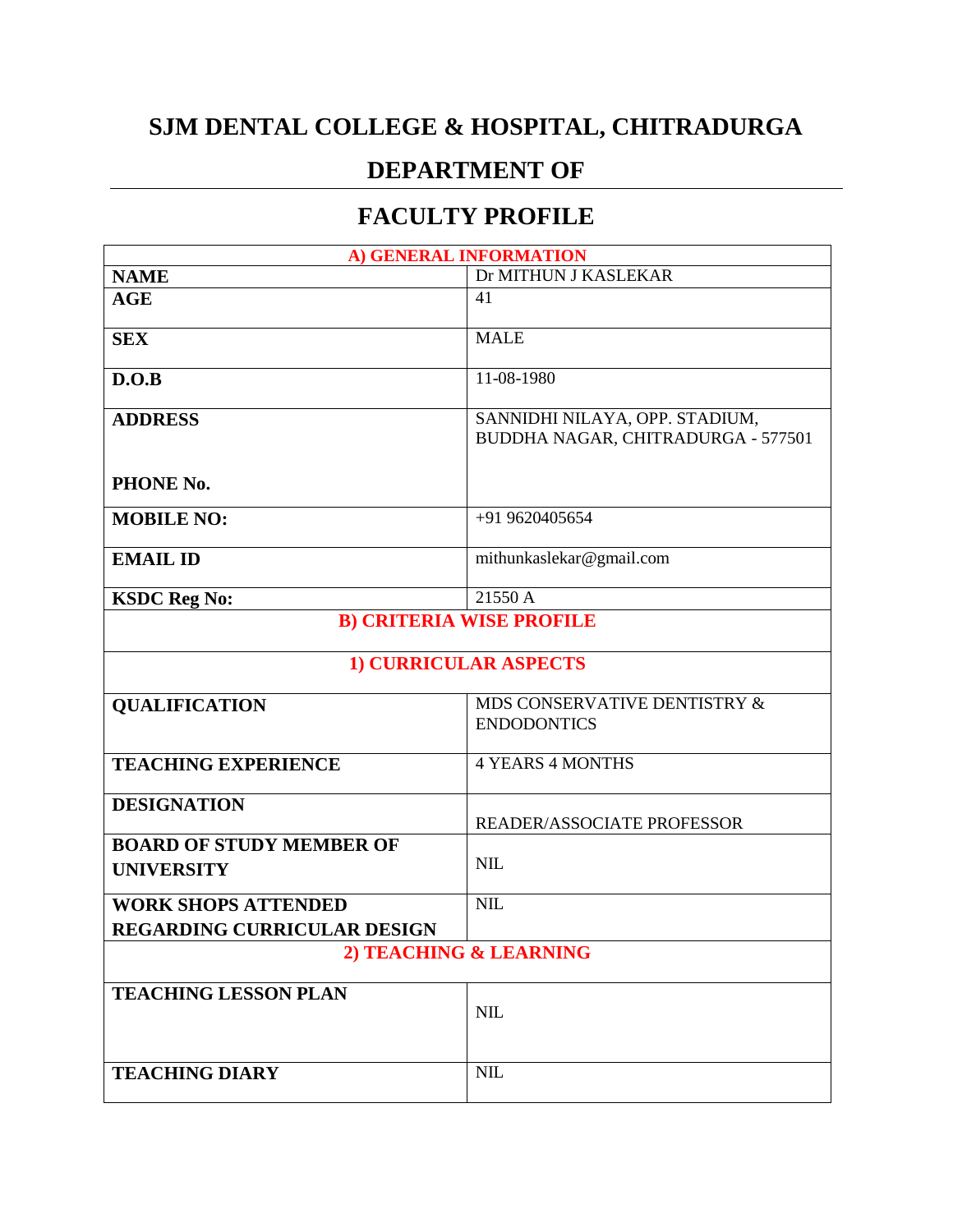| FACULTY DEVELOPMENTPROGRAMM               |                                                        |  |
|-------------------------------------------|--------------------------------------------------------|--|
| <b>ES &amp; WORKSHOPATTENDED REGARDI</b>  |                                                        |  |
| <b>NG</b>                                 | <b>NIL</b>                                             |  |
| <b>TEACHINGAND LEARNING.</b>              |                                                        |  |
| 3) RESEARCH CONSULTANCY & EXTENSION       |                                                        |  |
| <b>MAIN DISSERTATION</b>                  |                                                        |  |
|                                           | A COMPARATIVE CLINICAL,<br>RADIOGRAPHIC & HISTOLOGICAL |  |
|                                           | ANALYSIS OF THE EFFECTS OF WHITE                       |  |
|                                           | MTA, BIOACTIVE GLASS AND CALCIUM                       |  |
|                                           | <b>HYDROXIDE USED AS DIRECT PULP</b>                   |  |
|                                           | CAPPING AGENTS IN HUMAN TEETH - AN<br>IN-VIVO STUDY.   |  |
|                                           |                                                        |  |
| <b>LIBRARY DISSERTATION</b>               |                                                        |  |
|                                           | REGERATIVE ENDODONTICS                                 |  |
| <b>NO. OF SCIENTIFIC PUBLICATIONS</b>     |                                                        |  |
|                                           |                                                        |  |
| <b>International-</b>                     | 3                                                      |  |
|                                           |                                                        |  |
| <b>National</b> -<br>$\Box$               |                                                        |  |
|                                           |                                                        |  |
|                                           |                                                        |  |
| Pubmed -<br>П                             | $\mathbf{1}$                                           |  |
| <b>NATIONAL &amp; INTERNATIONALPUBLIC</b> |                                                        |  |
| <b>ATIONS, CITATION</b>                   | 1) LOCAL ANESTHESIA REVERSAL --<br>A REVIEW.           |  |
|                                           | <b>INTERNATIONAL JOURNAL OF</b>                        |  |
|                                           | ORAL HEALTH DENTISTRY.                                 |  |
|                                           | $2021;7(2):1-5$                                        |  |
|                                           | 2) ROLE OF TRIPLE ANTIBIOTIC<br>PASTE IN TREATEMENT OF |  |
|                                           | IMMATURE NECROTIC TEETH.                               |  |
|                                           | <b>IOSR JOURNAL OF DENTAL AND</b>                      |  |
|                                           | MEDICAL SCIENCES.                                      |  |
|                                           | VOL.18, ISSUE 6, SERIES. 13, JUNE<br>2019              |  |
|                                           | 3) PLATELET - RICH FIBRIN: A BOON                      |  |
|                                           | IN REGENERATIVE ENDODONTICS.                           |  |
|                                           | MINERAVA STOMOTOLOGIA.                                 |  |
|                                           | 2016 DEC;65(6):385-392.                                |  |
|                                           |                                                        |  |
| <b>WORKSHOPS ATTENDED</b>                 | 1) WORKSHOP ON RESEARCH                                |  |
|                                           | METHODOLOGY - IISC<br><b>BENGALURU</b>                 |  |
|                                           | 1 <sup>ST</sup> NATIONAL ISPRP CONFERENCE<br>2)        |  |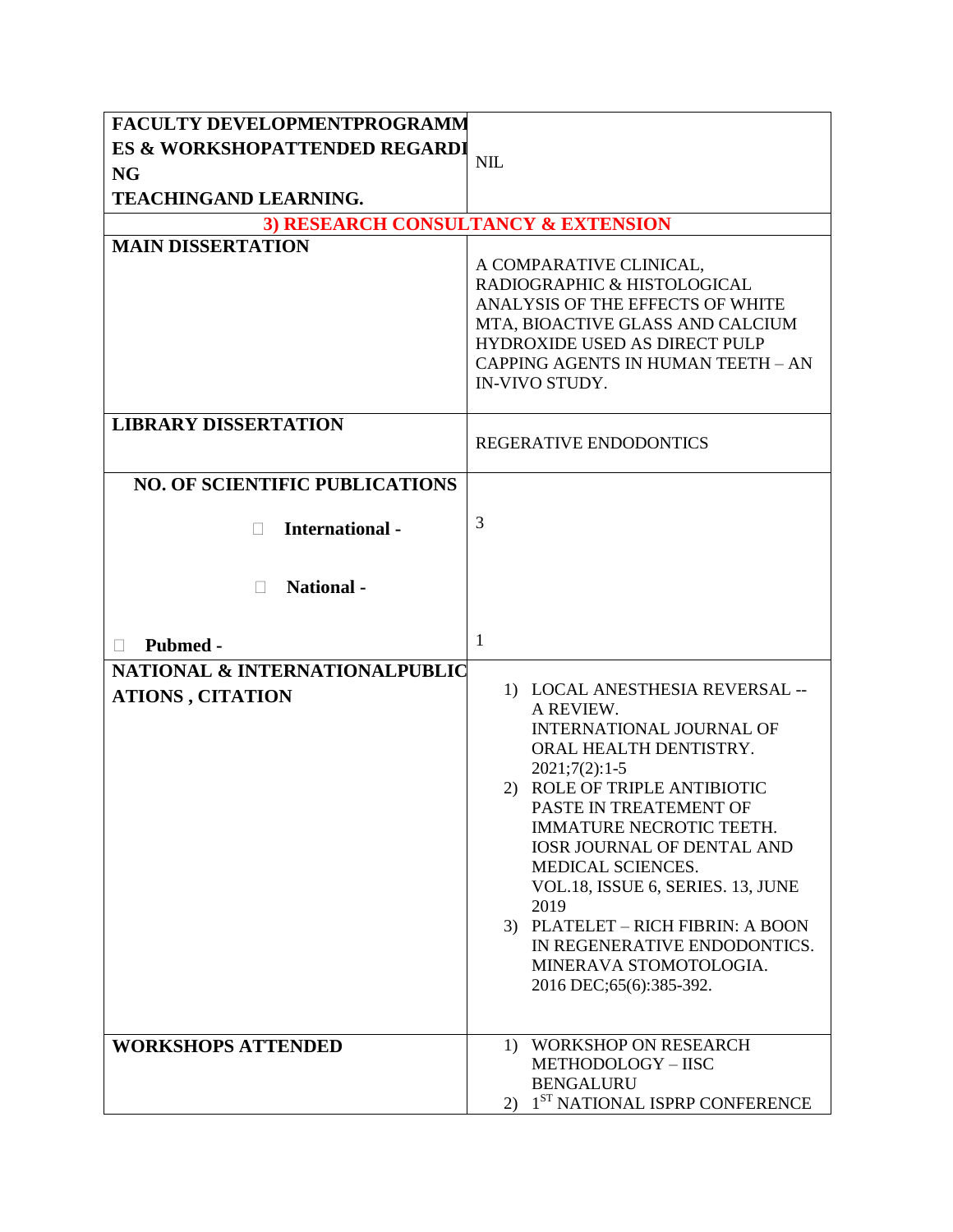|                                 | <b>MANGALURU</b>                                              |
|---------------------------------|---------------------------------------------------------------|
|                                 | 3) $23^{\text{rd}}$ F.O.D.I & $16^{\text{th}}$ I.E.S NATIONAL |
|                                 | <b>CONFERENCE - CHANDHIGHAR</b>                               |
|                                 | 4) 2 <sup>nd</sup> NATIONAL ISPRP CONFERENCE                  |
|                                 | $-$ KOCHI                                                     |
|                                 | 5) $24^{\text{th}}$ F.O.D.I & $17^{\text{th}}$ I.E.S NATIONAL |
|                                 | <b>CONFERENCE - COCHIN</b>                                    |
|                                 | 6) WORKSHOP ON MIRCROSCOPES IN                                |
|                                 | DENTISTRY-MANGALURU                                           |
|                                 | 7) 1 <sup>ST</sup> INTERNATIONAL CONGRESS ON                  |
|                                 | CADCAM & IMPLANT DENTISTRY -                                  |
|                                 | <b>BENGALURU</b>                                              |
|                                 | 8) 11 <sup>th</sup> F.O.D.I & I.E.S POST GRADUATE             |
|                                 | <b>CONVENTION - BENGALURU</b>                                 |
|                                 | 9) 3rd NATIONAL ISPRP CONFERENCE -                            |
|                                 | <b>MYSORE</b>                                                 |
|                                 | 10) HANDS-ON COURSE ON MULTI                                  |
|                                 | <b>SYSTEM LASERS-MYSORE</b>                                   |
|                                 | 11) 44 <sup>TH</sup> KARNATAKA STATE DENTAL                   |
|                                 | <b>CONFERENCE - DHARWAD</b>                                   |
|                                 |                                                               |
| <b>CONFERENCES ATTENDED</b>     |                                                               |
|                                 | 1) WORKSHOP ON RESEARCH                                       |
| <b>REGARDING RESEARCH</b>       | METHODOLOGY - IISC BENGALURU                                  |
| <b>METHODOLOGY</b>              |                                                               |
|                                 |                                                               |
|                                 |                                                               |
| <b>SPECIALITY CONFERENCES</b>   | 1) $23^{\text{rd}}$ F.O.D.I & $16^{\text{th}}$ I.E.S NATIONAL |
|                                 | CONFERENCE - CHANDHIGHAR                                      |
|                                 | 2) $24^{\text{th}}$ F.O.D.I & $17^{\text{th}}$ I.E.S NATIONAL |
|                                 | <b>CONFERENCE - COCHIN</b>                                    |
|                                 | 3) $11^{th}$ F.O.D.I & I.E.S POST GRADUATE                    |
|                                 | <b>CONVENTION - BENGALURU</b>                                 |
|                                 |                                                               |
| <b>GUEST LECTURE OR SPEAKER</b> | 1) BRIGHT & WHITE: IS IT ALWAYS,                              |
|                                 | RIGHT??? COLOR SHADE                                          |
|                                 | MATCHING-PAST, PRESENT &                                      |
|                                 | <b>FUTURE.</b>                                                |
|                                 | 2) A TALE OF 3 SPECIALITIES                                   |
|                                 | PROSTHODONTIC-RESTORATIVE-                                    |
|                                 | PERIODONTIC ALGORITHM- A CASE                                 |
|                                 | REPORT.                                                       |
|                                 | 3) FURCAL REPAIR: A CASE SERIES                               |
|                                 | 4) RESTORING ESTHETICS THREE                                  |
|                                 | <b>DIMENSIONALLY BY AN</b>                                    |
|                                 | INTEGRATED APPROACH.                                          |
|                                 |                                                               |
| <b>RESEARCH PROJECTS</b>        | FURCAL PERFORATION REPAIR USING                               |
|                                 | MTA - CLINICAL CASE SERIES.                                   |